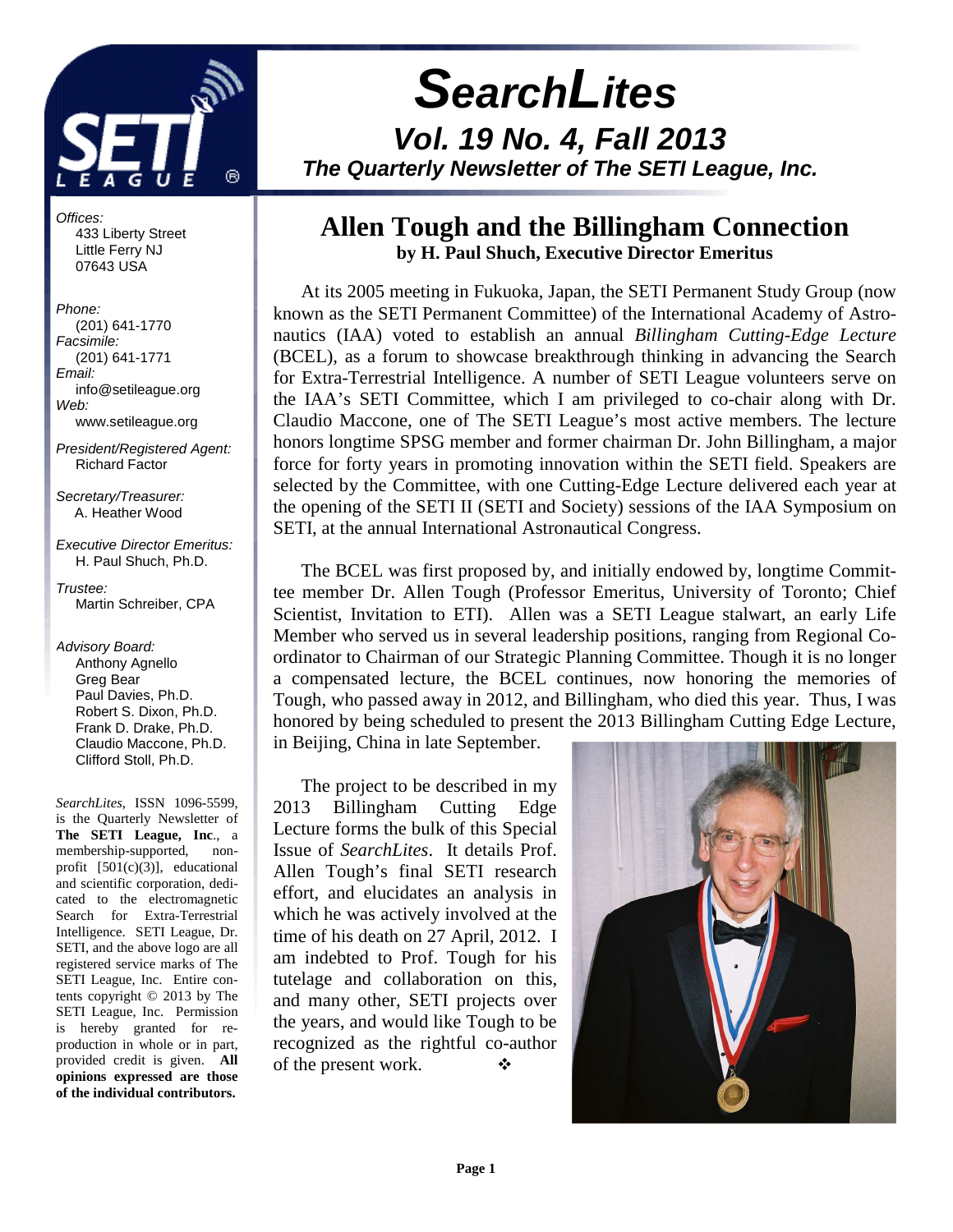### *2013 Billingham Cutting Edge Lecture:*

## **Analyzing the Stephens Mystery Signal**

**by H. Paul Shuch Executive Director Emeritus, The SETI League, Inc.** 

#### **ABSTRACT**

 In April, 2012, longtime Canadian SETI researcher Robert Stephens informed The SETI League, Inc. of his reception of an unknown signal suggestive of extraterrestrial intelligence. Because of Mr. Stephens' reputation and extensive experience, the author opted to drive up to Stephens' Area 31 Radio Observatory personally, to participate in signal verification activities. He observed the signal in question, found it to exhibit a temporal persistence inconsistent with sidereal motion, and devised an experiment to test (and invalidate) the hypothesis that the signal was entering the receiver through the facility's antenna. This test was thus unable to confirm the Stephens Mystery Signal as a valid SETI candidate. Neither was it able to disprove Mr. Stephens' hypothesis that the signal observed was a manifestation of extraterrestrial communications sent by a mechanism heretofore unknown to humankind.

#### **KEYWORDS**

SETI, radio astronomy, radio telescope, signal verification, Stephens Mystery Signal

#### **APRIL FOOL**

If the email had come from anyone else, I might well have disregarded it out of hand. After all, as Executive Director Emeritus of the nonprofit SETI League, I am constantly bombarded with (generally unsupportable) claims of extraterrestrial contact. The date of this latest claim, 1 April 2012, was in itself suspicious, and I am no fool.

But then, neither is Robert Stephens. A highly respected Canadian radio astronomy enthusiast, Stephens had studied under the legendary John Kraus at the Ohio State University, had built his first radio telescope in the early 1980s, and had performed credible SETI research at both the Algonquin Observatory and much farther North, at a decommissioned DEW Line station. He was, to my knowledge, not one to make unsupportable claims. So, after consulting with Prof. Allen Tough (with whom Stephens had already spoken), I drove a day up to Rob's Area 31 Radio Observatory in Ontario Province, to see for myself what Stephens had uncovered.

#### **THE AREA 31 RADIO OBSERVATORY**

The detection in question occurred at Rob Stephens' personal radio observatory north of Toronto. The facility consists of a number of radio telescopes operating over a wide range of microwave frequencies. In the case of the subject detection, the instrument in use is a repurposed Telesat Canada Anik communications satellite uplink/ downlink station, consisting of a 4.5 metre diameter Cassegrain parabolic reflector, illuminated by a 3.7 to 4.2 GHz high-efficiency feedhorn driving a broadband, low-noise GaAs FET preamplifier (Fig. 1).

Rather than applying the output of the preamplifier to a stable downconverter as initially implemented, Stephens had modified the receiver to crystal-video configuration, with the preamplifier's output signal further amplified before applying it to a bandpass filter, square-law detector, and baseband amplifier (Fig. 2). The baseband signal is then digitized in the sound card of a personal computer, which then performs a fast fourier transform, the results of which are seen as a waterfall display on a computer monitor. The result is a highly sensitive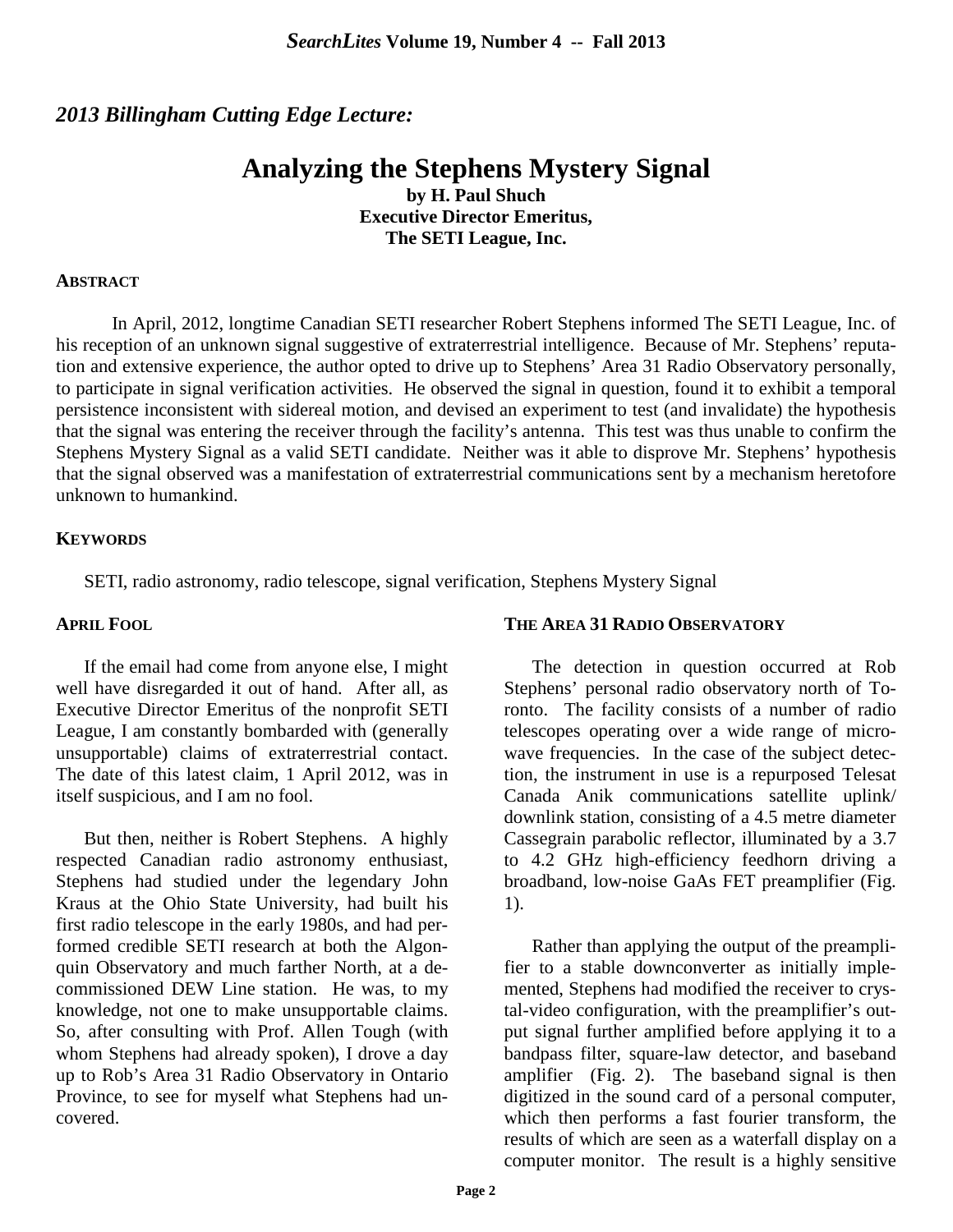direct-power radio telescope responding to the amplitude changes of any C-band signal falling within its capture area.



**FIGURE 1: THE 4 GHZ, 4.5 METRE RADIO TELESCOPE AT ROBERT STEPHENS' AREA 31 RADIO OBSERVATORY IN CANADA**



**FIGURE 2: PRECISION SQUARE LAW DETECTOR USED AT THE AREA 31 RADIO OBSERVATORY**

Stephens related to me that, beginning on 1 April and continuing for some weeks thereafter, the waterfall display revealed glyphs of apparently intelligent origin, emerging from out of a visual background of random noise with varying signal-tonoise ratio. The patterns he observed were described as containing both an apparent alphabetic or numeric symbology, and morphologies suggestive of alien faces (Fig. 3).



**FIGURE 3: ROBERT STEPHENS ANALYZING THE STEPHENS MYSTERY SIGNAL ON AN FFT-DSP WATERFALL DISPLAY**

From the earliest days of SETI science, it has been suggested that interstellar communications between diverse species might well be facilitated by the transmission of pictograms. It was my desire to see these pictograms for myself that motivated my visit to Stephens' facility.

#### **THE DRIFT-SCAN DILEMMA**

The Anik terminal being used by Stephens operates in meridian transit, or drift-scan, mode. That is, the declination being observed is set by an elevation rotor, the antenna is aligned with a meridian of longitude, and it is the rotation of the Earth itself that provides right ascension aiming, so that a full 360 degree scan is made over 23 hours and 56 minutes of time (one sidereal day).

In order to time my visit to coincide with a period of detectability, I asked Stephens for the right ascension and declination from which the signals appeared to be emanating. His rather startling response was: "Come up any time. The signals are continuously present."

This statement was reminiscent of the serendipitous 1964 discovery of the cosmic microwave background radiation, by Arno Penzias and Robert W. Wilson at Holmdel NJ. They stumbled across a signal which was always present, seeming to come from all directions as their antenna completed its drift-scan of the heavens. Their reluctant conclu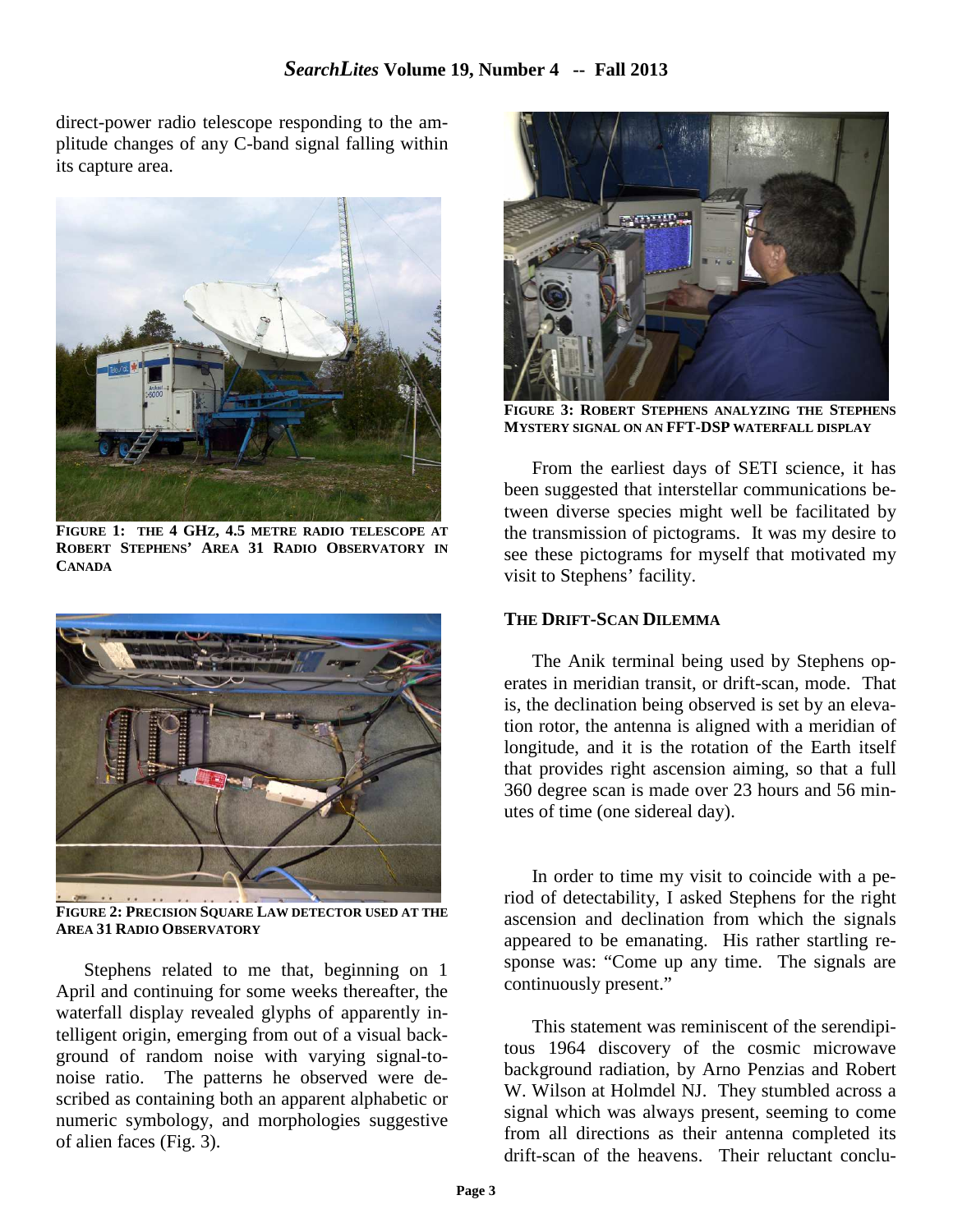sion was that the signal was coming from *everywhere.* Could the Stephens Mystery Signal be somehow associated with the cosmic microwave background?

Penzias' and Wilson's historic detection was, after all, made at 4 GHz, the same frequency band which Stephens was monitoring. Rob and I speculated about the ability of a truly advanced extraterrestrial civilization to modulate the cosmic microwave background. This was an intriguing hypothesis that just might be testable.

#### **THE EXPERIMENT**

In early May of 2012, I traveled to Stephens' Area 31 Radio Observatory north of Toronto, to observe for myself the phenomenon in question. Stephens was quite hospitable, and I found his facility to be well equipped and professionally operated and maintained. The pictograms which he had described were not immediately visible to me on his waterfall display, appearing to my untrained eye to be nothing more than random thermal noise. Rob insisted that, buried in that noise, could be detected alphabetical, numerical, and mathematical symbols indicative of extraterrestrial intelligence, in a language and symbology unknown to him. I could see how one might so interpret such apparent patterns in the noise.

To determine whether the artifacts in question were actually coming through the antenna, I devised an experiment to isolate the receiver from its antenna-mounted front end. The coaxial cable connecting the antenna-mounted low-noise preamplifier to the balance of the receiver system was removed. An identical high-performance preamplifier inside the shielded equipment trailer was connected to the square-law detector via a precision variable attenuator. To that amplifier's input waveguide connector I attached a waveguide directional coupler terminated in a precision matched dummy load. A solidstate diode noise source was connected to the coupled port of the directional coupler through another precision variable attenuator, and the noise diode was reverse-biased into breakdown with a 24 volt DC power supply (Fig. 4). This arrangement enabled duplication of the gain and noise profile of the complete radio telescope, while preventing any input signals other than random thermal noise from entering the signal path.



**FIGURE 4: STEPHENS WITH THE APARATUS USED IN THIS EXPERIMENT TO ISOLATE THE ANTENNA INPUT FROM THE RECEIVER CIRCUITRY**

Having totally isolated the receiver circuit from any possible signal artifacts entering via the antenna, I activated the calibrated noise source and asked Mr. Stephens to observe the waterfall display on his signal analysis computer. When asked if his mystery signal were still visible, he answered in the affirmative (Fig. 5). Thus, I concluded that the observed phenomenon was not a microwave SETI candidate signal being received in the conventional manner.

#### **ANALYSIS OF EXPERIMENTAL RESULT**

It is widely documented and well established that the human eye-brain combination is especially well adapted to pattern recognition – in fact, such a skill has remarkable survival value for predator and prey alike. The scientific record is replete with ex-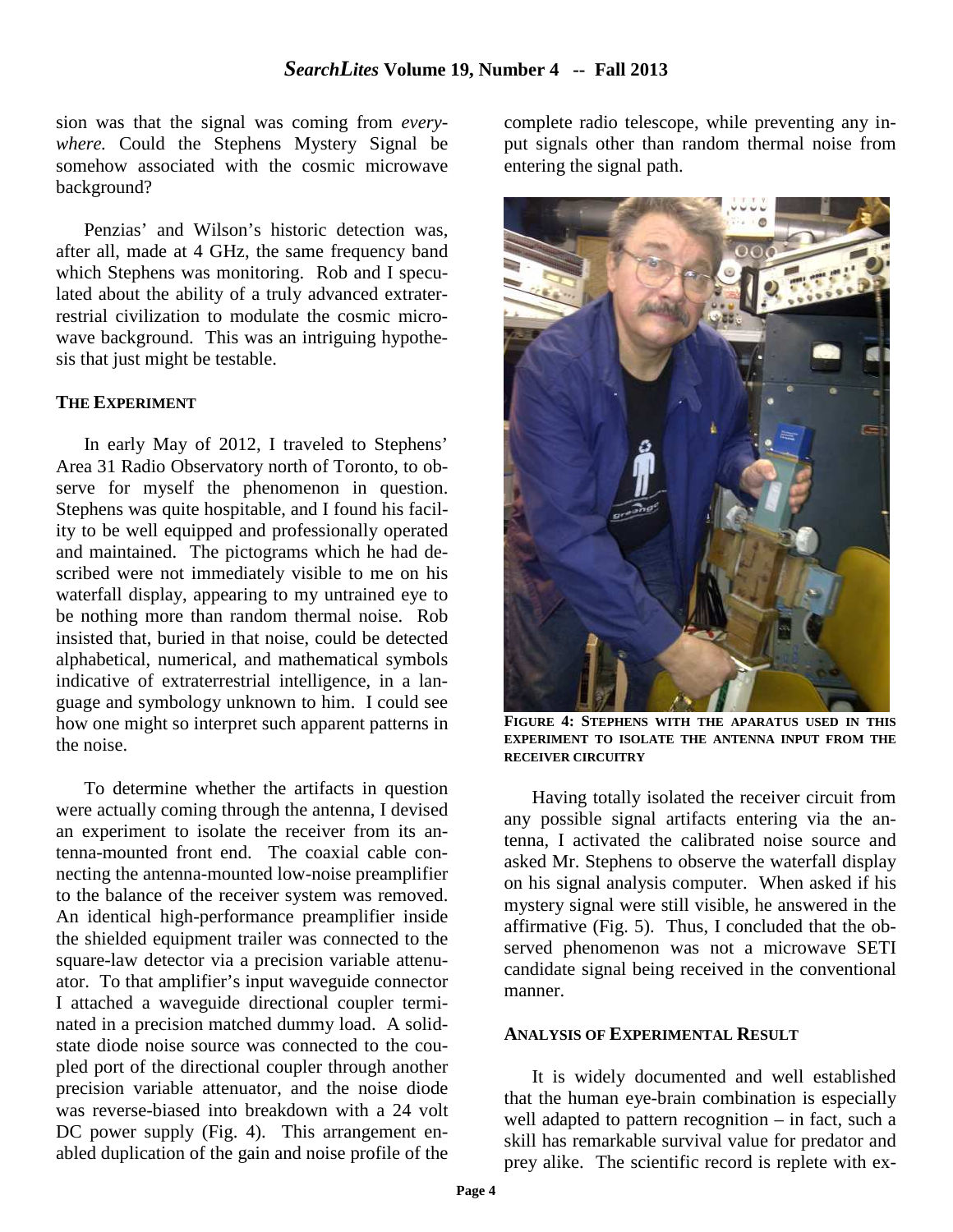amples abundant of observers seeing patterns where in fact none exist. A familiar case is the appearance of a human face on the surface of Mars, detected by the Viking spacecraft in 1976. Subsequent highresolution analysis by the Mars Global Surveyor space probe some decades later proved the "Face on Mars" to be nothing more than a trick of light and shadow playing down on a pile of rocks, but those who were enamored of alternative explanations continue to this day to "see" a human face, and to concoct conspiracy theories to refute the widely held scientific explanation.



**FIGURE 5: FFT-DSP WATERFALL DISPLAY WITH THE RE-CEIVER INPUT ISOLATED FROM THE ANTENNA**

In the present case, I must give serious consideration to the hypothesis that Mr. Stephens is seeing glyphs and patterns in random noise, precisely because that is what he fervently wishes to see. In fact, in addition to alphanumeric and mathematical symbols, he told me he could detect faces, which he said resembled "monsters" and "gargoyles." I am no psychologist, but I have to wonder whether a noise pattern on the screen might in fact be a very effective Rorschach test illuminating a combination of the observer's hopes, dreams, and fears. Rather than an example of extraterrestrial intelligence, one might consider this experimental result as possible evidence of intelligence that resides within the observer. In any case, it clearly isn't RF coming in from photons captured by the antenna.

#### **THE RESEARCHER'S HYPOTHESIS**

Confronted with clear evidence that the phenomenon being observed was not a conventional radio astronomy detection, Mr. Stephens hypothesized that he was observing communications from an extraterrestrial civilization beamed somehow directly into his computer, through a mechanism unknown to humankind. Though there is no way I can dispute this hypothesis, neither is there any way that I can test it, since the mechanism of communications is unknown to us. Since I can neither confirm nor invalidate the observation as being extraterrestrial in nature, we are left with an enigma. Mr. Stephens firmly believes in the existence of intelligent extraterrestrial beings (as, in fact, do I). He also fervently hopes to establish their existence through scientific evidence (as, in fact, do many in the SETI community), and hopes to personally establish contact (as, in fact, do most thinking humans). Whether his hopes inform his observation, perhaps to the detriment of objectivity, is not a judgment I am prepared to make. Yet, the possibility must be considered.

For now, the Stephens Mystery Signal remains yet another example of an inconclusive result from an otherwise well designed and executed SETI experiment.

#### **CONCLUSION**

Prof. Allen Tough once said that SETI research required the patience, intellect, perseverance, and objectivity of a Sherlock Holmes. In literature, Holmes is said to have stated: "Once you have eliminated the impossible, whatever is left, no matter how unlikely, must be the truth." However, in SETI science (and, in fact, in science altogether), truth requires rigorous scrutiny, and independent verification. The Stephens Mystery Signal has been subjected to such scrutiny, and (at least to date) has defied independent verification. Thus, it seems appropriate in the present case to paraphrase Sir Arthur Conan Doyle: "Once you have eliminated the testable, whatever is left, no matter how tantalizing, must remain a mystery."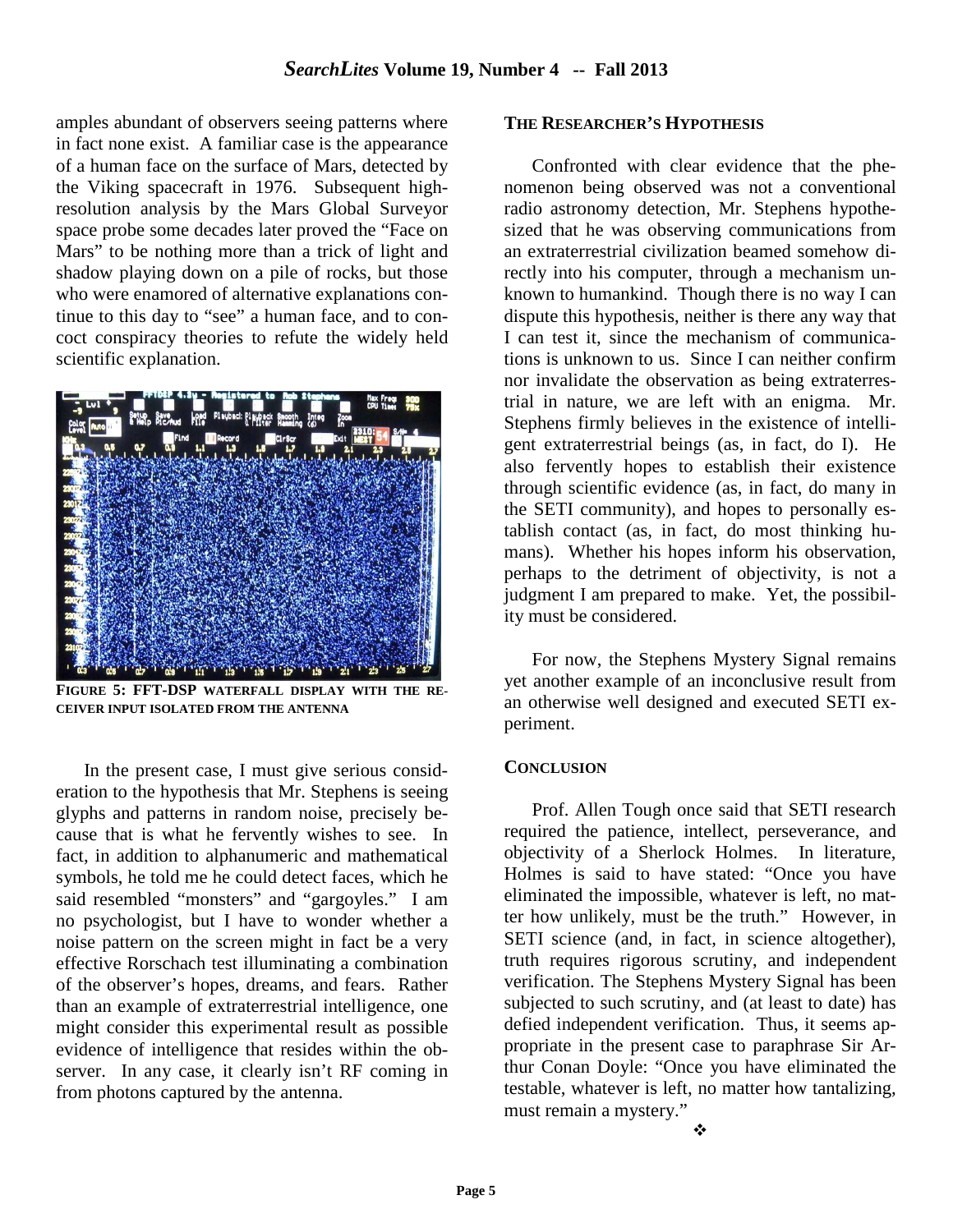## **Event Horizon**

SearchLites readers are apprised of the following conferences and meetings at which SETI-related information will be presented. League members are invited to check our World Wide Web site (www.setileague.org) under *Event Horizon*, or email to us at info@setileague.org, to obtain further details. Members are also encouraged to send in information about upcoming events of which we may be unaware.

**August 29 - September 2, 2013**: *Lonestarcon 3*, 71st World Science Fiction Convention, San Antonio TX.

**September 23 - 27, 2013**: *64th International Astronautical Congress*, Beijing, China.

**October 18 - 19, 2013**: *Microwave Update 2013*, Morehead, KY.

**November 8 - 10, 2013**: *Philcon 2013*, Cherry Hill, NJ.

**March 17 - 21, 2014**: *Search for Life Beyond the Solar System*, Tucson, AZ.

**April 19, 2014, 0000 UTC - 2359 UTC**: Fifteenth annual SETI League *Ham Radio QSO Party*: 3.551, 7.0309, 7.2039, 14.084, 14.204, 21.306, and 28.408 MHz.

**April 20, 2014**: Twentieth SETI League *Annual Membership Meeting*, Little Ferry NJ.

**April 25 - 26, 2014**: *Southeastern VHF Conference*, Atlanta, GA.

**April 26, 2014**: Northern Lights Radio Society *Aurora Conference*, White Bear Lake, MN.

**May 23 - 28, 2014**: *Balticon 48*, Hunt Valley, MD.

**June 29 - July 2, 2014**: *Society of Amateur Radio Astronomers Conference*, National Radio Astronomy Observatory, Green Bank WV.

**August 14 - 18 August, 2014**: *Loncon3*, 72nd World Science Fiction Convention, London, England.

**September 29 - October 3, 2014**: *65th International Astronautical Congress*, Toronto, Canada.

**April 18, 2015, 0000 UTC - 2359 UTC:** Sixteenth annual SETI League *Ham Radio QSO Party*: 3.551, 7.0309, 7.2039, 14.084, 14.204, 21.306, and 28.408 MHz.

**April 19, 2015**: Twenty First SETI League *Annual Membership Meeting*, Little Ferry NJ.

**April 24 - 25, 2015**: *Southeastern VHF Conference*, Morehead, KY.

**October 2015 (dates to be announced)**: *66th International Astronautical Congress*, Jerusalem, Israel.  $\bullet$ 

## **Extraterrestrial Visitors? No Way! by Dr. John Boardman**

There are persistent rumors that extraterrestrials have contacted Americans, including members of the armed forces and other government officials, but that the government is keeping all such contacts secret. Now, six former members of Congress are claiming that such secret contacts were made, and are demanding that they be made public. (Andrew Siddons, *New York Times*, 4 May 2013). Ex-Senator Mike Gravel (D-AK) actually delivered himself of the remark: "Something is monitoring the planet, and they are monitoring it very cautiously, because we are a very warlike planet." This remark merely indicates that Senator Gravel has given up all hopes of being returned to public life by the electorate, even in a state which has elected Sarah Palin. Other exlegislators in this group are Roscoe G. Bartlett (R-MD), Carolyn Kilpatrick (D-MI), and Merrill Cook (R-UT). Representative Bartlett once represented the district where I live, but was booted out last November by voters who objected to his numerous statements bearing little relation to reality.

Believers in frequent visits to Earth by extraterrestrials blithely ignore numerous scientific facts. Form one thing, it's a *very* big universe. Distances from our Sun to other stars have to be measured in light-years, the distance light travels in one year. One light-year is just under 9.5 trillion kilometers or, in medieval measurement, about 5.9 trillion miles. And the star nearest to the Sun is a triple star system with at least one known planet, Alpha Centauri, 4.4 light years away. Going there would not be Columbus spending three months crossing the Atlantic, but a staggering engineering operation.

As for travel faster than light, this is not a scientific reality, or even a reasonably based speculation, but a creation of science fiction writers who want travel times to fit into their plot lines. More than a century ago, Albert Einstein showed in the special theory of relativity that nothing could travel faster than light. Since then, no scientific fact or reasonably based theoretical argument has found anything wrong with this concept. I can speak with some authority here, since I was a student of Peter G. Bergmann, himself an associate of Einstein at Princeton.

So, unless their lifetimes are fantastically long compared with ours, no extraterrestrials are likely to be landing their spaceships on Earth and confounding yokels with strange stories, or even (as some "reports" have it) by sexual intercourse with them. There is a reason why such reports come from remote deserts or isolated rural communities, rather than from an alien spaceship landing at Harvard's Department of Astronomy or India's Tata Institute.  $\bullet$  →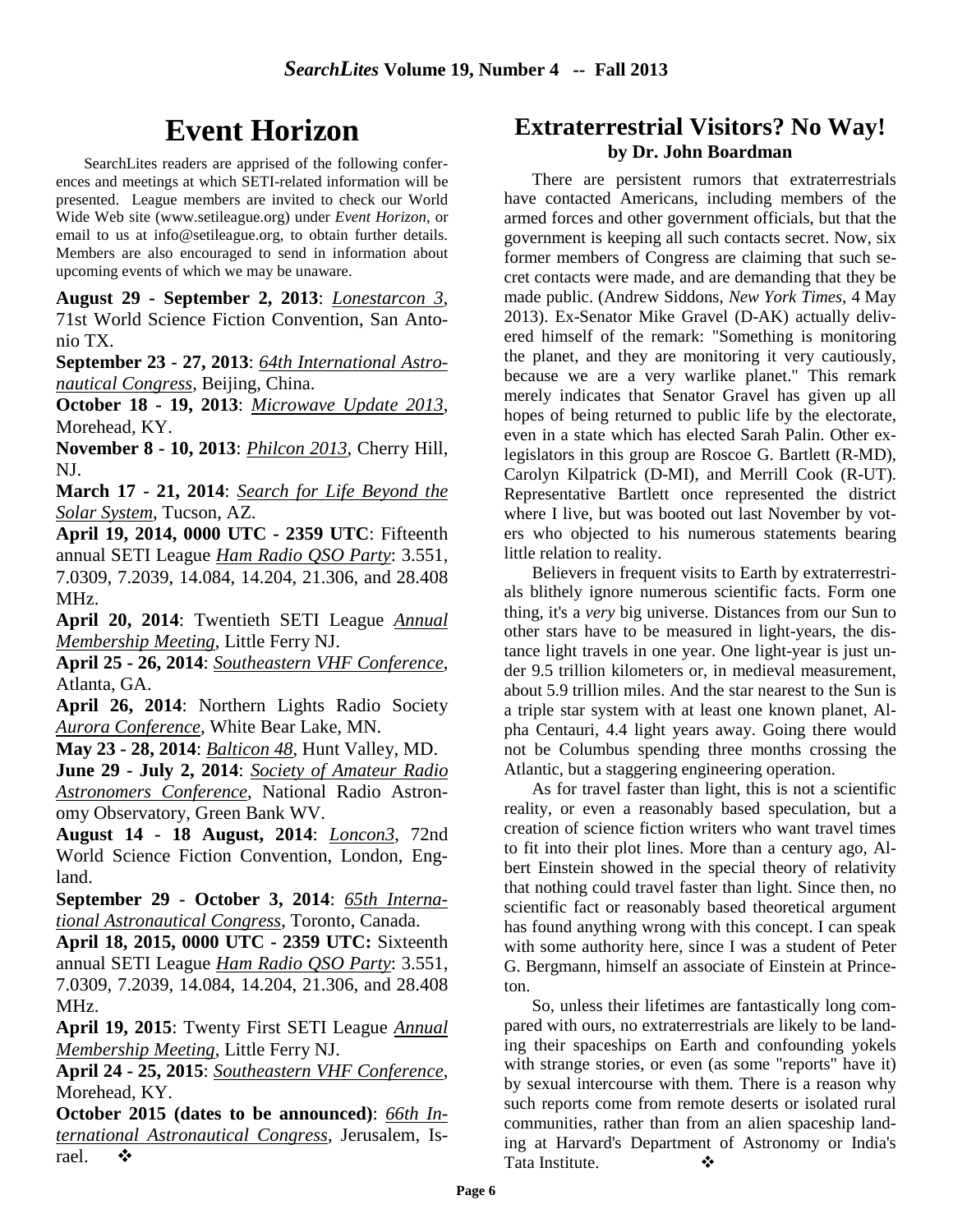#### *Guest Editorial:* **Will Extraterrestrials Understand a Message We Send? by Michael Chorost**

One day a message is received from the sky. It consists of a long string of bits - 400,000 of them, in fact. After some puzzlement, scientists figure out that it consists of 22 pages. Can we even begin to understand a message like that? Is it the product of minds that we couldn't comprehend?

Actually, this isn't a message from aliens. But it is a message from humans. It was transmitted from the Evapatoria Deep Space Antenna in Evapatoria, Ukraine to four target stars between May and July 1999. It's called the Cosmic Call.

Can we assume that this message will be understood by any intelligent alien mind? What hidden assumptions of ours might not be shared?

The actual message is just a long string of bits. It starts like this:

111111111111111111111111111111111111111111111111111111111111111111111111111111 111111111111111111111111111111111111111111111111110000000000000000000000000000 000000000000000000000000000000000000000000000000000000000000000000000000000000 000000000000000000011000100010001000100010001000100010001000100010001000000000 000000000000000000010100100010001000100010001001010101010100100101001100101010

This is clearly not random. There is that suspiciously long string of 1's at the beginning, 128 of them in fact - and 128 is a suspiciously important number, two to the seventh power. It's followed by 125 zeros, and the rest of it looks patterned too, with plenty of 000 triplets. This does not look like noise. It looks like a message.

Let's skip over the complexities of figuring out that this is a message and reconstructing it properly. Our alien recipient has 22 pages of cryptic glyphs. What could stop them from understanding it?

We have to assume several things: that the recipients understand the idea of sequentially numbered pages, that they understand left-to-right, top-to-bottom reading, and that they understand the concept of information stored in a twodimensional format. And, they have to understand the idea of writing itself. How reasonable are these assumptions?

Sequentially numbered pages are relatively new in the history of humankind. The Gutenberg Bible, printed in 1455, had no page numbers. Page numbers emerged gradually as writers and readers learned their value in clarifying and organizing content. Indeed, bound pages themselves are relatively new, developed by the Romans to replace scrolls in the first few centuries A.D. (The problem with the scroll is that it doesn't permit random access or easy use of both sides of the paper; bound pages do.)

I think pages are inevitable, and once developed, numbering them for information retrieval seems inevitable too. I think that just about any smart alien will understand pages. And once you have pages, you have the concept of information storage on a two-dimensional surface.

The idea of writing is trickier, as human writing is an encoding of speech. Speech is based on muscular vibrations in our throats, which we combine with lung exhalations and tongue and lip motion to convert into a flow of distinctive sound vibrations. Is there something about sound that is more attractive than any other option, such as gestural language

(used by deaf people), pheromonal signaling (used by ants), or visual signaling (which might be used by octopi by manipulating chromatophores in the skin)?

Sound certainly seems to be ubiquitous: it's used by phyla that diverged from each other many millions of years ago, including birds, primates, dolphins, and whales. Perhaps sound is the most metabolically efficient mode of communication, requiring the least expenditure of energy, and it doesn't require close proximity or eye contact. It may also be the easiest for intelligent minds to segment into representational units (e.g. phonemes) and code in a written form. There is a direct and easily memorizable connection between a phoneme and the letters that represent it. (For this editorial, I'm setting aside ideographic languages like Chinese, which present a whole different set of issues.)

It's worth noting that American Sign Language has no widely accepted written form. Why this is, I don't know. One reason is certainly that ASL users can use English for writing, though that's not easy, since it requires translating as well as transcribing. (ASL has a completely different syntax than English.) It's also probably harder to break gestures down into a limited repertoire of handwritten shapes. English has about 40 phonemes and 26 letters, and once you master that you can write any spoken word. I don't see how one could do that for a signed language except by using an ideographic language and perhaps that's too much work. However, signed languages are also much younger than spoken ones, so it may simply be that their users haven't had the time nor the motivation to develop written forms.

Anyway, my point is that sound may simply meet more of an intelligent mind's needs than other modalities. If this is so, then writing may follow more or less inevitably - and writing on some kind of mashed-cellulose product, along with page numbers and all.

Left-to-right, top-to-bottom writing is hardly guaranteed. Humans may write left-to-right because most of us are righthanded. (Writing in the other direction smears the ink.) I know, this doesn't explain Hebrew or Arabic, and some ideographic languages are written top to bottom, like Japanese. (At least it's written that way in the Japanese translation of my first book, REBUILT.) But in any case, it doesn't matter. The convention is easy to explain. In the first page of Cosmic Call 1999, the primes are written left to right, top to bottom. Simple. Done. The recipients can easily translate it into any other format they like.

In any case, it'll only make sense if they read it left-right, top-bottom. It won't make sense any other way.

As I write this I wonder if I am telling just-so stories, accounts in which our way of doing things is justified as the only possible way. But SETI fascinates me because it's an attempt at peeling back the surface of our own assumptions. What is accidental? What is fundamental? Since we have only ourselves and a handful of moderately intelligent co-dwellers on Earth to go by, we can't really answer this question. Yet. But it is fun to try.

**Disclaimer:** The opinions expressed in editorials are those of the individual authors, and do not necessarily reflect the position of The SETI League, Inc., its Trustees, officers, Advisory Board, members, donors, or commercial sponsors.